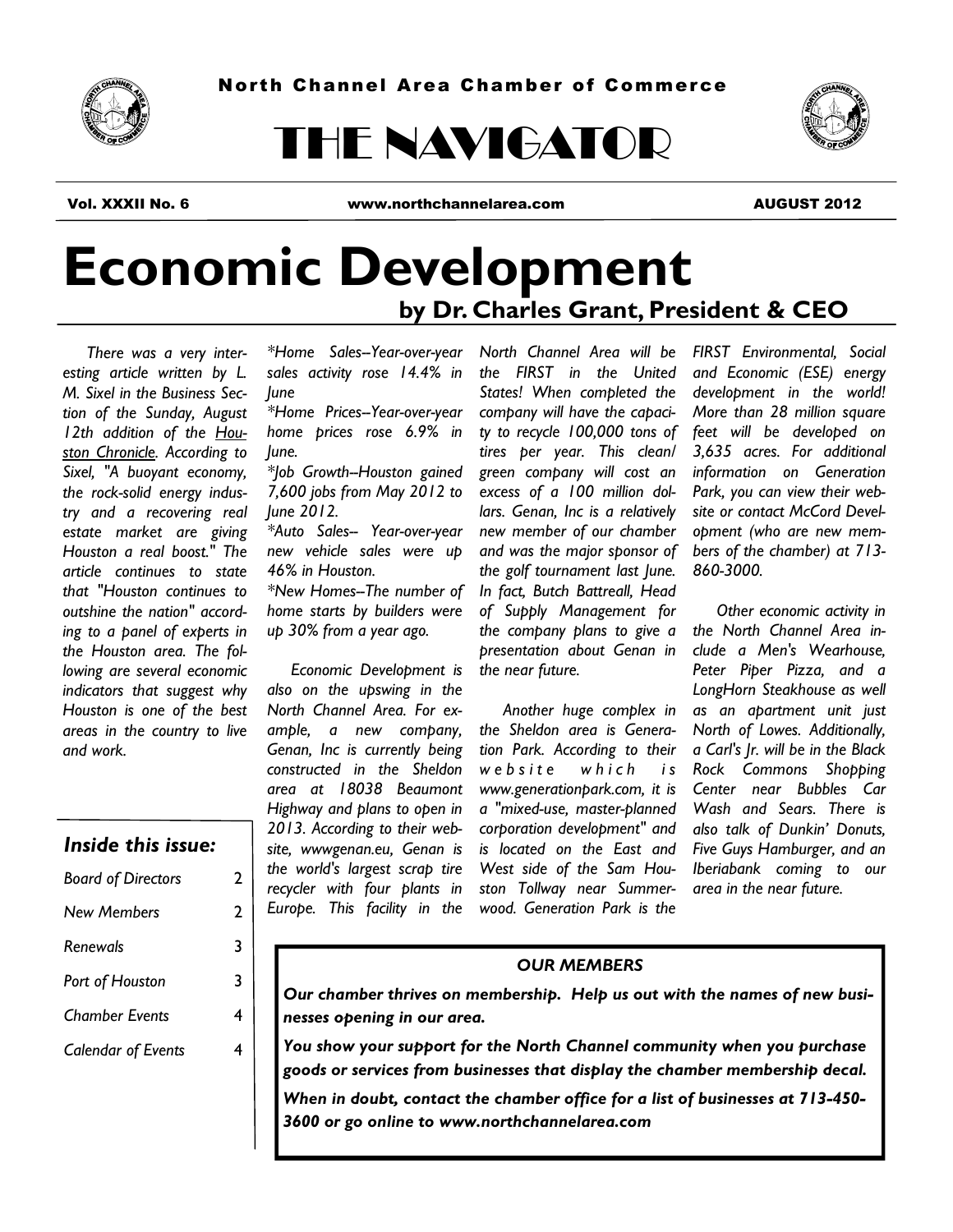### **2012 Board of Directors**

**Dr. Vickey Giles– Chairman Sheldon ISD**

**Wilfred Broussard Jr.— Chairman Elect Broussard's Real Estate**

**Greg Ollis—1st Vice Chairman Channelview ISD**

**Kimberly Gonzalez– Secretary, Platinum Copier Solutions**

**Bill Palko —Treasurer, Amegy Bank**

**Matt Davis – Immediate Past Chair, CommunityBank of Texas**

Alice Adams, East Houston Regional Med. Center Bob Bartel, Individual Don Bobo, CenterPoint Energy Ryan Dagley, Individual Shalonda Dawkins, United Community Credit Un. Dr. Shirley Ellisor, Holy Trinity Episcopal School Pedro Garcia, Port of Houston Authority Ramon Garza, Farmers Insurance Abraham George, Sheldon ISD Dr. Allatia Harris, San Jacinto College N. Dawn Harris, Harris County Precinct 2 June Harris, Halo Branded Solutions Dear Hofmann, LyondellBasell David Hopkins, Life Member Carrie Hulsey, Texas Bay Area Credit Union Jennifer Johnson, United Community Credit Un. Dale Jones, Sterling Wood Church Erika Koehler, Wendel D. Ley Y Terry Loving, Advantage Howard Glendale Adam Lund, Woodforest National Bank Kim Marak, Arkema, Inc. Edward Miller, Edward Miller Appraisal Svs. John Moore, Galena Park ISD Larry Pfeifer, Sheldon ISD Jim Wadzinski, Community Toyota Brian Wilhelm, State Farm Insurance Mike Williams, Edward Jones

#### **Staff**

**Dr. Charles Grant, President & CEO cgrant@ncachamber.com**

**Margie Buentello, Membership Assistant margielb@flash.net**

**North Channel Area Chamber of Commerce, 13301 I-10 East Freeway, Suite 100, Houston, TX 77015 (713) 450-3600**

### **JULY NEW MEMBERS**

**Basic Logistics, Inc.** 7410 Miller Rd. 2 Houston, TX 77049 (281) 542-5405 www.basiclogistics.net Tommy E. Balke

Trucking - Heavy Hauling

#### **Greater Praise Community Church**

5520 E. Sam Houston Parkway North.

Houston, TX 77015

(832) 347-3759

greaterpraisecommunity.org

David Charles

**Churches** 

#### **Iberiabank**

1601 Center Street Deer Park, TX 77536 (281) 478-6230 www.iberiabank.com Sandra Gonzalez **Banks** 

**Leo Dentistry** 5607 Uvalde Rd., Ste #G Houston, TX 77049 (832) 230-3122 leodenistry.com

Tae Chui Ho, Vincent Luan **Dentists** 

#### **Ashley Shibley**

Sheldon ISD 11411 C.E. King Pkwy. Houston, TX 77044 Individuals

#### **Vic's Janitorial Service**

13347 Holly Park Houston, TX 77015 (713) 826-1840 Victor Boudreaux Office Cleaning

#### **Doug Weiskopf for State Representative Dist. 143**

14403 Wadebridge Houston, TX 77015 (713) 455-8421 DougWeiskopf.com Candidate

#### **XTreme Sandblasting & Painting, Inc.**

7410 Miller Rd. 2 Houston, TX 77049 (281) 695-8880 www.sandblastingandpaint.com Tommy E. Balke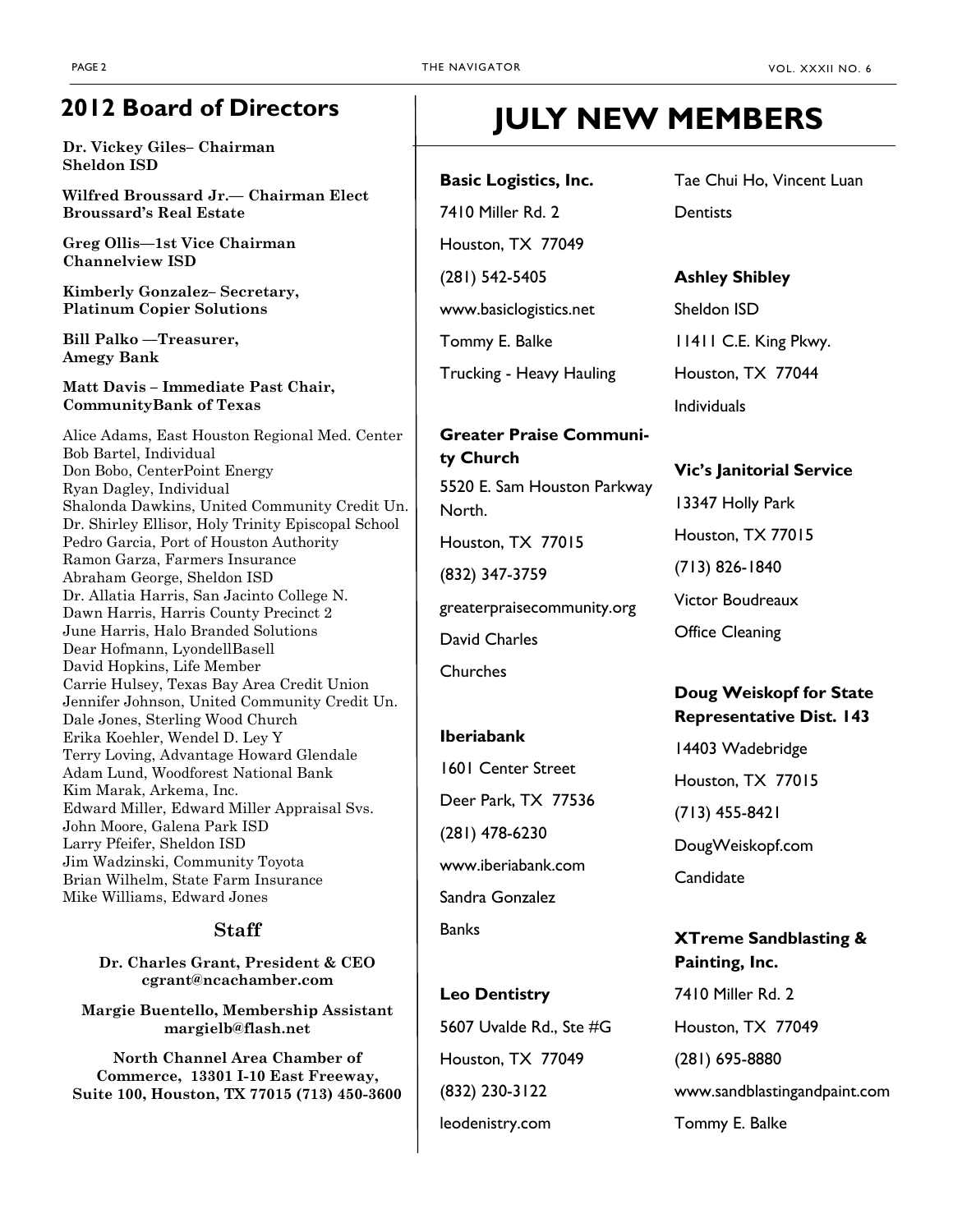### **Still caring...by renewing their membership**

**A special thank you to the following members who have shown their dedicated support of the Chamber and the community by renewing their membership investment.**

| $11 - 31$ Years           |          | 1-5 Years                     |         |
|---------------------------|----------|-------------------------------|---------|
| Advantage Howard Glendale | 25 years | Northshore Dental             | 5 years |
| Don's Auto Service        | 25 years | Farmers Insurance-R. Garza    | 3 years |
| Galena Park Motors        | 25 years | Matt Davis                    | 3 years |
| Slocomb Insurance         | 20 years | Jan Crenshaw                  | 3 years |
| Rite-Way Janitorial       | 20 years | Randy Taylor                  | 3 years |
| San Jacinto Pilot Club    | 20 years | Heights Builder               | 2 years |
| Harris County FWSD #47    | 17 years | <b>GVMS</b>                   | 2 years |
| South Lake Houston EMS    | 17 years | McClain Trailers, Inc.        | 2 years |
| CommunityBank of Texas    | 11 years | Mister Car Wash               | 2 years |
| City of Jacinto City      | 11 years | Mosaic Dental                 | 2 years |
|                           |          | Allied Pallet & Equipment Co. | 1 year  |
| 6-10 Years                |          | Econocuts                     | 1 year  |
| State Farm—Rick Blount    | 8 years  | Kross Enterprises, Inc.       | 1 year  |
| A-1 Fire                  | 8 years  | Golden Corral                 | 1 year  |
| Days Inn & Suites         | 7 years  | Herrera Fabricating           | 1 year  |



## PORT BRIEFS **Tonnage and Revenue Remain Ahead**

 While recent figures reflect a slowdown in activity, overall tonnage and revenue are still well ahead of last year's pace, Executive Director Leonard Waterworth reported at the July 24 Port Commission meeting.

 Total tonnage was up onepercent for the month of June, but is up nine percent compared to the first six months of 2011. After having shown fairly consistent growth since April 2010, steel declined by 4,000 tons or one percent.

 "This results primarily from softening the import of drilling pipe, given a 'flattening' of rig count and likelihood of decreases in natural gas pricing," Waterworth explained.

 He said growth is expected to flatten for the remainder of the year after having grown by 1.1 million tons—or 60 percent—for the year through June. General cargos at Port of Houston Authority facilities (bulk product, bagged goods, wind power equipment, etc.) continue to show growth of 247,000 tons—or 14 percent—for the year. The number of container twenty-footequivalent units (TEUs) increased by 11 percent in June, but is still running 2 percent behind the first six months of 2011.

 June operating revenues were \$18.4 million, up by 10 percent over last year, and year-todate revenues increased 9 percent. Waterworth attributes the increases to steel throughput, dredge disposal fees and the signing of seven new leases for 2012.

"Overall, our financial health



Pictured—Executive Director Col. Leonard Waterworth of the Port of Houston Authority (left) and Dr. Charles Grant, President & CEO of the NCACC.

is very good," Waterworth said.

#### (Taken from *Port Report* July 2012)

 Please join the Chamber and adopt the slogan "Increase support for an expanded Port!